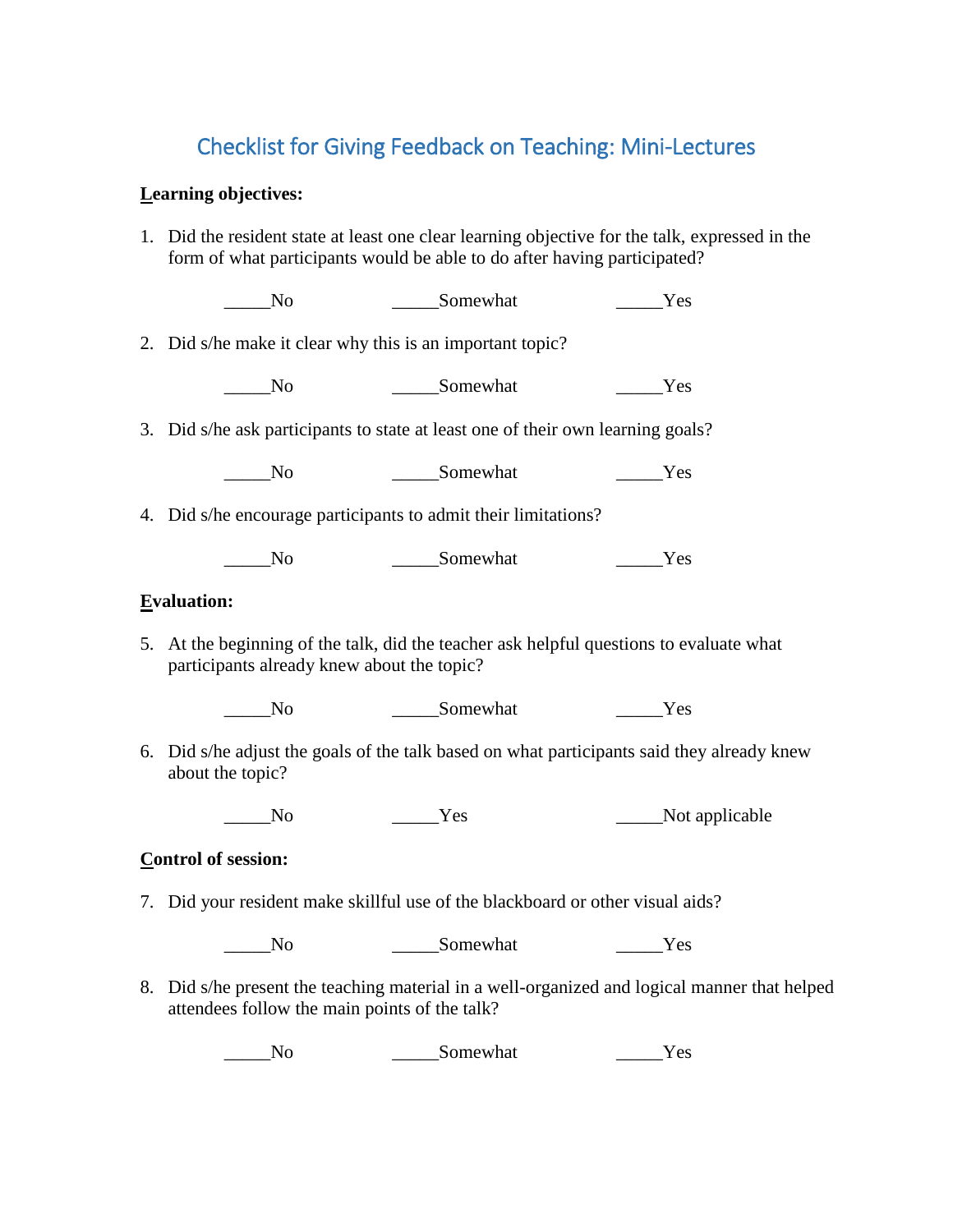| 9. Was the session paced well without dragging out or seeming rushed?                                |                |                                                                                               |  |  |  |  |  |  |  |
|------------------------------------------------------------------------------------------------------|----------------|-----------------------------------------------------------------------------------------------|--|--|--|--|--|--|--|
| N <sub>0</sub>                                                                                       | Somewhat       | Yes                                                                                           |  |  |  |  |  |  |  |
| 10. Did the teacher call attention to time and refocus the session as needed?                        |                |                                                                                               |  |  |  |  |  |  |  |
| $\sqrt{N}$                                                                                           | ______Somewhat | $\rule{1em}{0.15mm}$ Yes                                                                      |  |  |  |  |  |  |  |
| 11. Did s/he avoid digressions?                                                                      |                |                                                                                               |  |  |  |  |  |  |  |
| No                                                                                                   | Somewhat       | Yes                                                                                           |  |  |  |  |  |  |  |
| 12. Did s/he make the session interactive, engaging participants in even a very brief<br>discussion? |                |                                                                                               |  |  |  |  |  |  |  |
| No                                                                                                   | Somewhat       | Yes                                                                                           |  |  |  |  |  |  |  |
| Talk:                                                                                                |                |                                                                                               |  |  |  |  |  |  |  |
|                                                                                                      |                | 13. Did the teacher briefly personalize the talk with humor, with a story, or in another way? |  |  |  |  |  |  |  |
| No                                                                                                   | Somewhat       | Yes                                                                                           |  |  |  |  |  |  |  |
| 14. Did s/he avoid reading a script or relying too heavily on notes?                                 |                |                                                                                               |  |  |  |  |  |  |  |
| $\mathbf{N}\mathbf{o}$                                                                               | ______Somewhat | _Yes                                                                                          |  |  |  |  |  |  |  |
| 15. Did s/he move around and gesture naturally?                                                      |                |                                                                                               |  |  |  |  |  |  |  |
| N <sub>0</sub>                                                                                       | ______Somewhat | Yes                                                                                           |  |  |  |  |  |  |  |
| 16. Did s/he make good eye contact, avoiding talking to the slides or to the blackboard?             |                |                                                                                               |  |  |  |  |  |  |  |
| N <sub>o</sub>                                                                                       | Somewhat       | Yes                                                                                           |  |  |  |  |  |  |  |
| <b>Understanding:</b>                                                                                |                |                                                                                               |  |  |  |  |  |  |  |
|                                                                                                      |                | 17. Did the resident encourage participants to analyze and synthesize the material taught?    |  |  |  |  |  |  |  |
| No                                                                                                   | Somewhat       | Yes                                                                                           |  |  |  |  |  |  |  |
| 18. Did s/he generalize what could be learned about this topic?                                      |                |                                                                                               |  |  |  |  |  |  |  |
| No                                                                                                   | Somewhat       | Yes                                                                                           |  |  |  |  |  |  |  |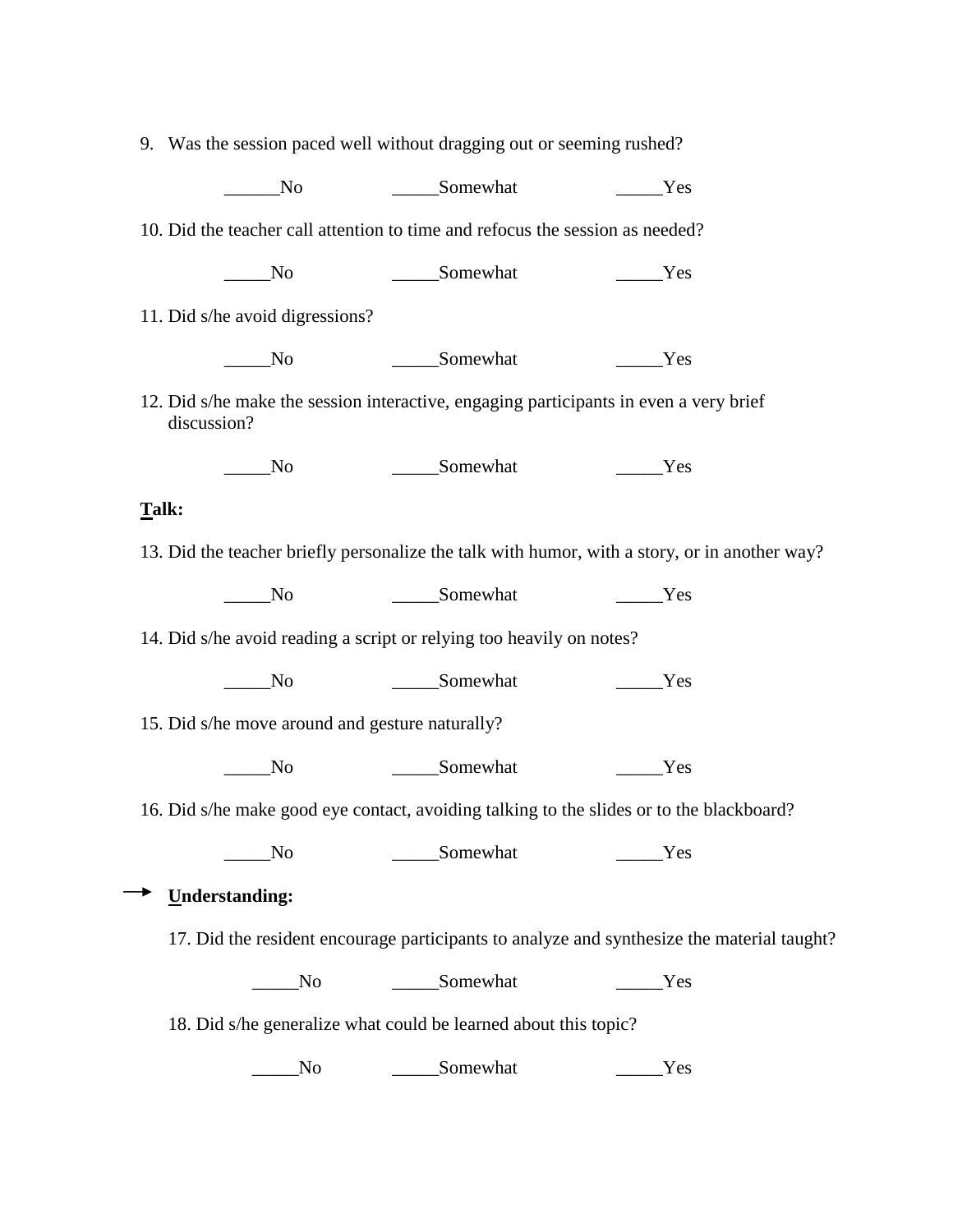### → <u>Retention:</u>

19. Did the resident encourage review of facts and concepts?

\_\_\_\_\_No \_\_\_\_\_Somewhat \_\_\_\_\_Yes

### **Education:**

20. Did the teacher at least briefly encourage learners to explore specific learning resources (e.g., texts, articles, computer resources)?